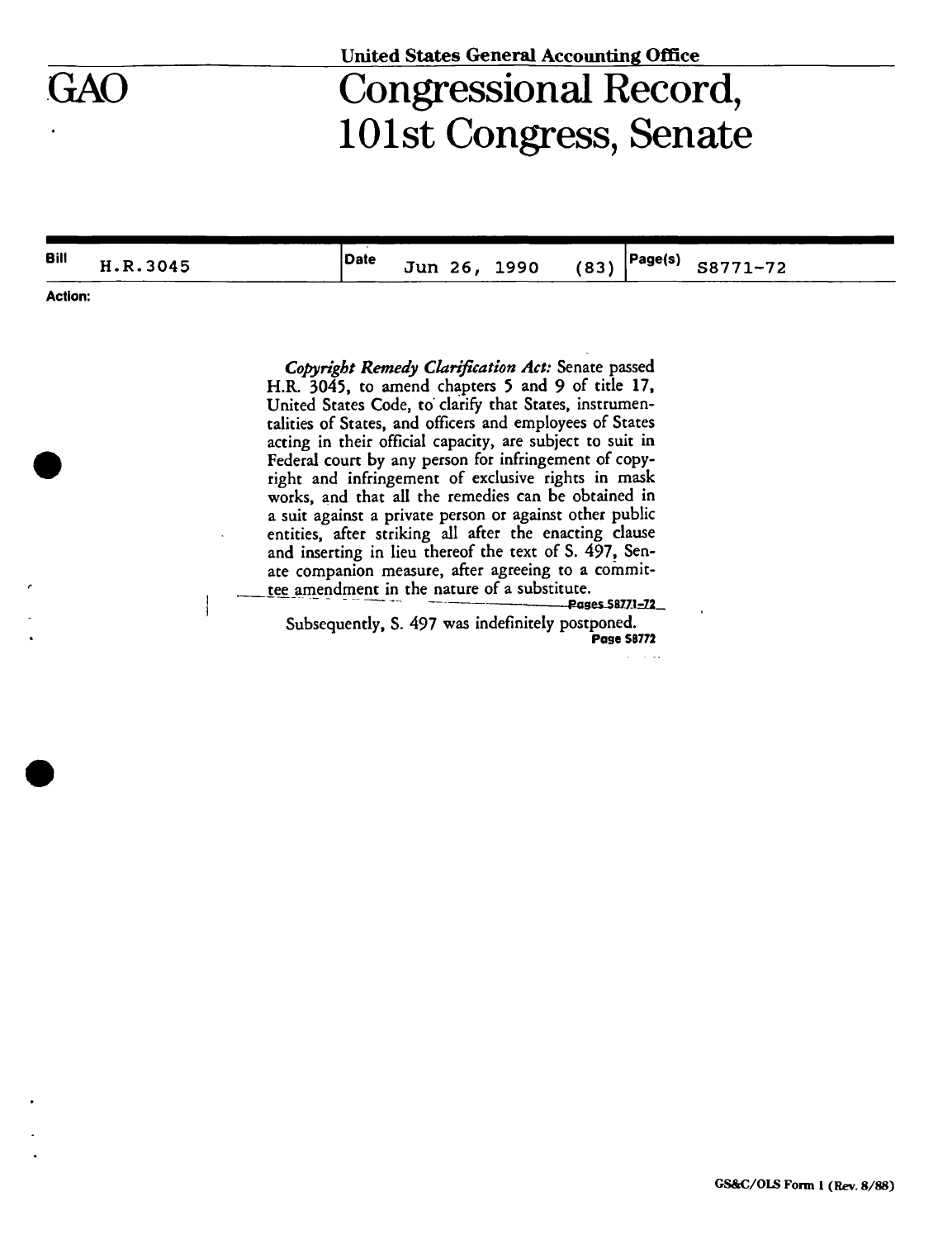**disposition of infringing articles under section 503, actual damages and profits and statutory damages under section 504, costs and attorney's fees under section 505, and the remedies provided in section 510.".** 

**(3) The table of sections at the beginning of chapter 5 of title 17. United States Code, is amended by adding at the end the following new Item:** 

**"Sec. 511. Liability of States, instrumentalities of States, and State offi-**

**Mr. MITCHELL. Mr. President, I ask unanimous consent that the Senate proceed to the consideratoin of Calendar No. 568, S. 497, a bill entitled the "Copyright Remedy Clarification Act."** 

**COPYRIGHT REMEDY CLARIFICATION ACT** 

**The PRESIDING OFFICER. The clerk will report.** 

**The legislative clerk read as follows: A bill (S. 497) entitled the Copyright Remedy Clarification Act.**<br>The PRESIDING OFFICER. Is

**The PRESIDING there objection to the immediate consideration of the bill?** 

**There being no objection, the Senate proceeded to consider the bill which had been reported from the Committee on the Judiciary, with an amendment to strike all after the enacting clause and inserting in lieu thereof the following:** 

**SECTION 1. SHORT TITLE.** 

**This Act may be cited as the "Copyright Remedy Clarification Act".** 

**S EC 2. LIABILITY OF STATES. INSTRUMENTALITIES OF STATES. AND STATE OFFICIALS FOR INFRINGEMENT OF COPYRICHT AND EXCLUSIVE RIGHTS IN MASK WORKS.** 

**(a) COPYRIGHT INFRINGEMENT.—<1) Section SOKa) of title 17, United States Code, is amended by adding at the end the following: "As used in this subsection, the term 'anyone' includes any State, any instrumentality of a State, and any officer or employee of a State or Instrumentality of a State acting in his or her official capacity. Any State, and any such Instrumentality, officer, or employee, shall be subject to the provisions of this title in the same manner and to the same extent as any nongovernmental**  entity.

**(2) Chapter 5 of title 17. United States Code, is amended by adding at the end the following new section:** 

**"8511. Liability of States, Instrumentalities of States, and State officials for infringement of copyright** 

**"(a) IN GENERAL.—Any State, any instrumentality of a State, and any officer or employee of a State or Instrumentality of a State acting in his or her official capacity, shall not be immune, under the Eleventh Amendment of the Constitution of the United States or under any other doctrine of sovereign Immunity, from suit in Federal court by any person, including any governmental or nongovernmental entity, for a violation of any of the exclusive rights of a copyright owner provided by sections 108 through 119, for importing copies of phonorecords in violation of section 602, or for any other violation under this title.** 

**"(b) REMEDIES.—In a suit described in subsection (a) for a violation described in that subsection, remedies (including remedies both at law and in equity) are available for the violation in a suit against any public or private entity other than a State, instru-mentality of a State, or officer or employee of a State acting in his or her official capacity. Such remedies Include Impounding and** 

**cials for infringement of copyright". (b) INFRINGEMENT or EXCLUSIVE RIGHTS IN MASK WORKS.—(1) Section 910(a) of title 17, United States Code, is amended by adding at the end the following: "As used in this subsection, the term 'any person' includes** 

**any State, any instrumentality of a State, and any officer or employee of a State or instrumentality of a State acting in his or her official capacity. Any State, and any such instrumentality, officer, or employee, shall be subject to the provisions of this chapter in. the same manner and to the same extent**  as any nongovernmental entity.

**(2) Section 911 of title 17, United States Code, is amended by adding at the end the following new subsection:** 

**"(g)(1) Any State, any instrumentality of a State, and any officer or employee of a State or instrumentality of a State acting in his or her official capacity, shall not be immune, under the Eleventh Amendment of the Constitution of the United States or under any other doctrine of sovereign immunity, from suit in Federal court by any person. Including any governmental or nongovernmental entity, for a violation of any of the exclusive rights of the owner of a mask work under this chapter, or for any other violation under this chapter.** 

**"(2) In a suit described in paragraph (1) for a violation described in that paragraph remedies (including remedies both at law and in equity) are available for the violation to the same extent as such remedies are available for such a violation In a suit against any public or private entity other than a State, instrumentality of a State, or officer or employee of a State acting in his or her official capacity. Such remedies include actual damages and profits under subsection (b), statutory damages under subsection (c), impounding and disposition of infringing articles under subsection (e), and costs and attorney's fees under subsection (f).".** 

**SEC. 3. COSTS AND ATTORNEY'S FEES.** 

**Section 505 of title 17, United States Code, is amended—** 

**(1) in the first sentences by inserting ", a State, or an instrumentality of a State" after "thereof":** 

**(2) by designating the text of such section as subsection (a); and** 

**(3) by adding at the end thereof the following:** 

**"(b)(1) In any civil action under this title against a State or an instrumentality of a State by a party described in paragraph (2)(A), the court may award fees and other expenses as defined in paragraph (2KB).** 

**"(2) For the purposes of this subsection— "(A) the term 'party' means—** 

**"(1) a sole proprietor, corporation, partnership, or private and public organization with a net worth of not more than \$5,000,000 and not more than 500 employees at the time the civil action was filed;** 

**"(il) a tax exempt organization as described in section 501(cX3) of the Internal Revenue Code of 198S exempt from tax-ation under section 501(a) of such Code, or a cooperative association, as defined in section 15(a) of the Agricultural Marketing Act**